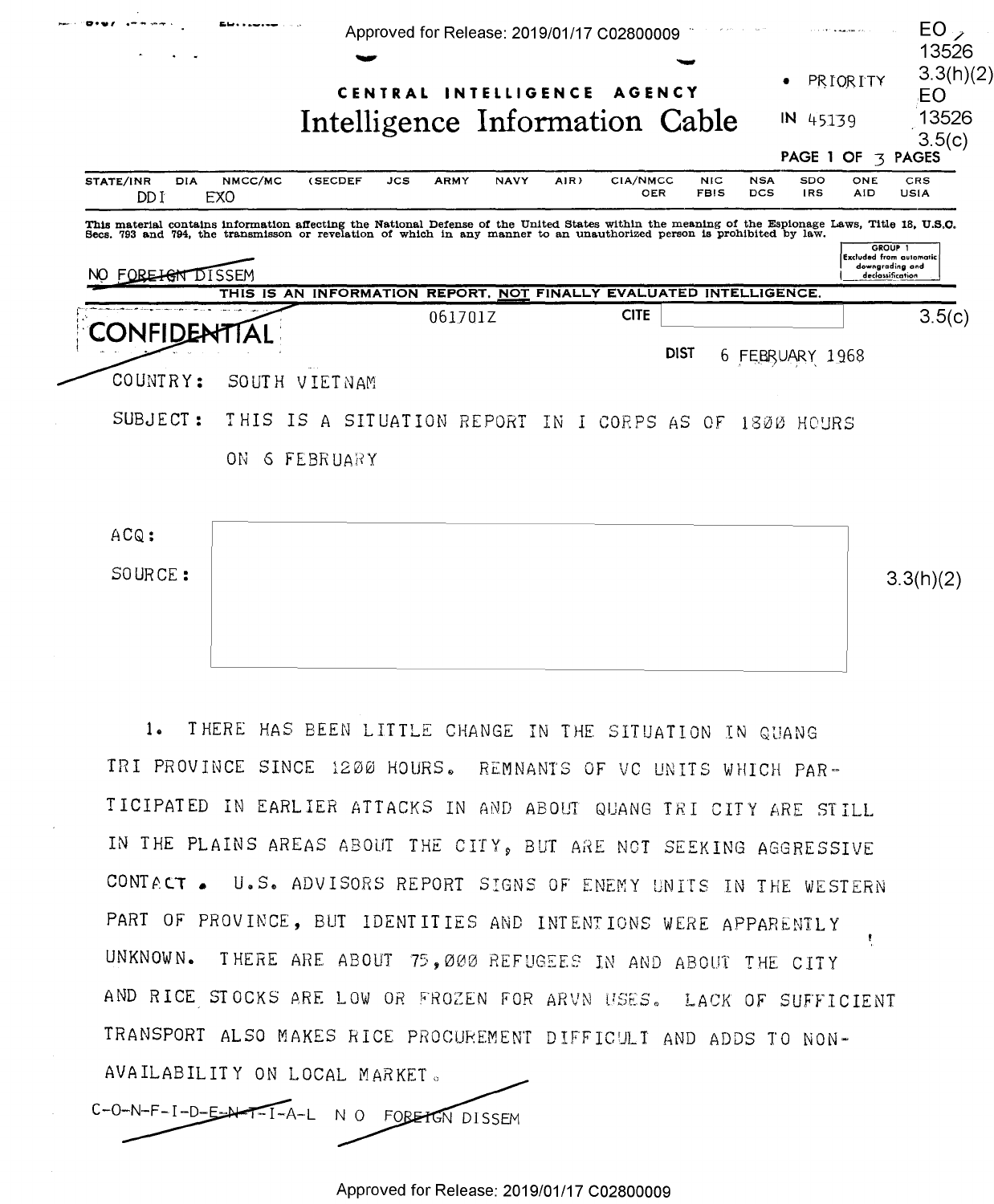|             | The contract of the company of the contract of the contract of the company of the<br>USE PREVIOUS | the contract of the company of the contract of the company of the company of the company of the contract of the<br><b>Company's Service</b><br>15. Important constitute do a | and hands a Miller company of the company |
|-------------|---------------------------------------------------------------------------------------------------|------------------------------------------------------------------------------------------------------------------------------------------------------------------------------|-------------------------------------------|
| $6.66$ 3007 | <b>EDITIONS</b>                                                                                   | Approved for Release: 2019/01/17 C02800009                                                                                                                                   |                                           |

**IN** 45.1-39 IN 45.139

|  | $\sim$<br>. .<br>31 I<br>- - -<br>۰ |  |
|--|-------------------------------------|--|
|  |                                     |  |

|                                                                                                   |                   | 3.5(c) |
|---------------------------------------------------------------------------------------------------|-------------------|--------|
|                                                                                                   | PAGE 2 OF 3 PAGES |        |
| $C_{\tau}Q_{\tau}N-F=L_{\tau}D_{\tau}E_{\tau}N_{\tau}T_{\tau}I_{\tau}A_{\tau}L$ NO FOREIGN DISSEM |                   |        |
| (dissem controls)<br>Classification)                                                              |                   |        |

2. NO CHANGE IN THE SITUATION IN QUANG IN PROVINCE FROM 1200 HOURS. LT IS MOST DIFFICULT TO GATHER INFORMATION AND MAKE IZOD HOURS. IT IS MOST DIFFICULT TO GATHER INFORMATION AND MAKE CONTACTS AMONG U.S. AND VIETNAMESE OFFICIALS DUE TO THE STRICT CONTACTS AMONG U.S. AND VIETNAMESE OFFICIALS DUE To THE STRICT TRAVEL RESTRICTIONS IMPOSED BY VIETNAMESE PROVINCIAL OFFICIALS. TRAVEL RESTRICTIONS IMPOSED BY VIETNAMESE PROVINCIAL OFFICIALS.

3. AT THIS TIME THERE IS IN HUE ONE VC/NVA REGIMENT NORTH OF HUE AND ONE TO THE SOUTH. MOST PRISONERS BROUGHT IN SO NORTH OF HUE AND ONE TO THE SOUTH. MOST PRISONERS BROUGHT IN 80 FAR ARE FROM VC UNITS RATHER THAN NVA. U.S. MARINES ARE NOW AT THE PROVINCE SENIOR ADVISOR'S HOUSE. BUT DO NOT ——'\_

HOLD ANY AREA ADJACENT TO NGUYEN STREET. NO DAMAGE WAS SUSTAINED BY I HE CORDS HEADQUARTERS BUILD ING EXCE Pf FOR A HOLE BLOWN IN ONE BY THE CORDS HEADQUARTERS BUILDING EXCEPT FOR A HOLE BLOWN IN ONE WALL. THE HOSPITAL AREA IS CLEAR OF THE ENEMY. MARINE CONVOYS CANNOT PROCEED ·OVER ROUTE l FROM PHU BAI TO HUE. U.S. MARINES CANNOT PROCEED OVER ROUTE 1 FROM PHU BAI TO HUE. U.S. MARINES CONTINUE TO MOVE WEST AND SOUTHWEST FROM MACV COMPOUND AND FIGHTING CONTINUE TO MOVE WEST AND SOUTHWEST FROM MACV COMPOUND AND FIGHTING ~- IS FROM HOUSE TO HOUSE. NO SPECIFIC INFORMATION IS AVAILABLE {' IS FROM HOUSE TO HOUSE. NO SPECIFIC INFORMATION IS AVAILABLE REGARDING THE CITADEL AREA. THE MAIN RIVER BRIDGE IS STILL IN-REGARDING THE CITADEL AREA. THE MAIN RIVER BRIDGE IS STILL IN-TACT WITH U.S. MARINES HOLDING THE SOUTHERN END OF THE BRIDGE TACT WITH U.S. MARINES HOLDING THE SOUTHERN END OF THE BRIDGE. WHILE ARVN HOLDS THE NORTH END. HUE NOW HAS APPROXIMATELY 3000 .. , RESIDENT REFUGEES. THE MAJORITY OF THEM ARE AT THE HUE UNIVERSITY RESIDENT REFUGEES. THE.MAJORITY OF THEM ARE AT THE HUE UNIVERSITY BUILDING AND IN PRETTY GOOD SHAPF, FOOD WISE.

 $\hskip -10.5cm -$  4. HOI AN CITY, QUANG NAM PROVINCE IS QUIET EXCEPT FOR C-O-N-F-I-D-E<del>-N-T-I-A-</del>L <del>-NO-FOREIGN DISSEM</del>

 $\zeta$  ,

 $\epsilon$ 

It is a set of the set of the set of the set of the set of the set of the set of the set of the set of the set

,,

'' . 'na-a-'na-a-'na-a-'na-a-'na-a-'na-a-'na-a-'na-a-'na-a-'na-a-'na-a-'na-a-'na-a-'na-a-'na-a-'na-a-'na-a-'na-